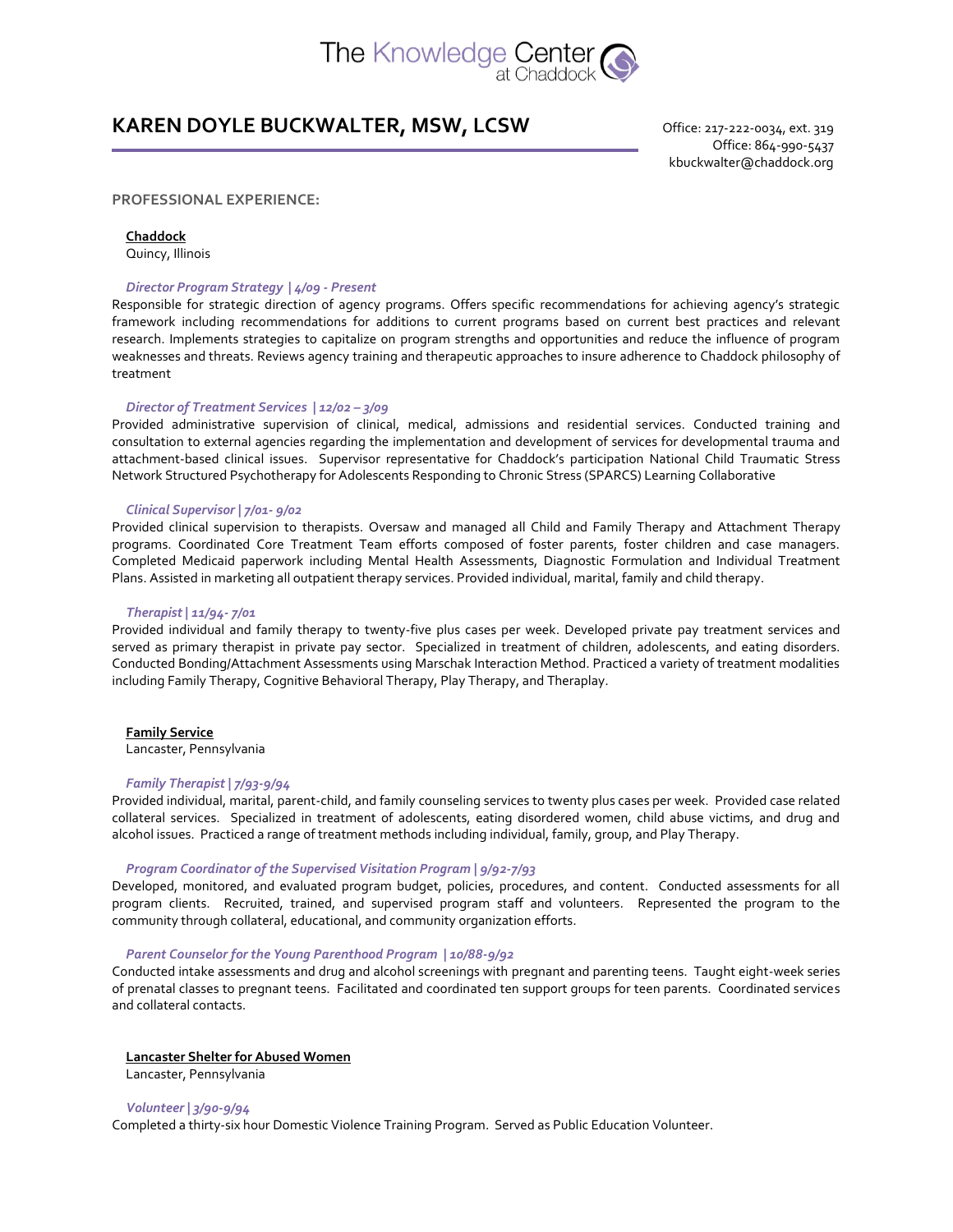

# **LICENSURE/CERTIFICATION:**

- o Licensed Independent Social Worker Advanced Practice SC #11422
- o Licensed Clinical Social Worker NC #C011189
- o Licensed Clinical Social Worker IL #149.006832
- o Licensed Clinical Social Worker PA # CW013477
- o Licensed Clinical Social Worker KY # 252253
- o Licensed Clinical Social Worker TX # 6375
- o Certified Theraplay® Therapist, Trainer and Supervisor
- o Certified Video Intervention Therapy Trainer and Supervisor

## **EDUCATION:**

## *Menninger Clinic | 9/99 - 5/01*

2 Year Marriage and Family Therapy Training Program

180+ hours comprised of didactic sessions designed to identify and develop one's own clinical thinking and skills in working from a family systems perspective, offering a combination of theory and practice. A central focus was learning about self in family-of-origin and use of self in clinical work. Group supervision and individual supervision focused on clinical case material as well as on the awareness of one's own emotional functioning which has developed in the context of one's family-of-origin

*Temple University, Philadelphia, Pennsylvania | 1/89-5/93* Master of Social Work

*Pennsylvania State University, University Park, Pennsylvania | 9/83-5/88* Bachelor of Science in Individual and Family Studies with an emphasis in Family Development and Relationships.

# **CONTINUING EDUCATION:**

## *Trauma Specific Training*

- o Eye Movement Desensitization and Reprocessing (EMDR) Level 1 and 2 Trained 50 Credit Hours
- o Trauma and Adolescence 1.5 Credit Hours
- o Trauma Workshop by Bruce Perry MD, PhD Northwestern University 12 Credit Hours
- o 2010 Culture and Trauma Speakers Series 3 Credit Hours
- o 2009 Trauma-Focused Cognitive Behavioral Therapy (In Person Training) 12.5 Credit Hours
- o 2009 Stress, Trauma and PTSD 6 Credit Hours
- o Participation in SPARCS (Structured Psychotherapy for Adolescents Responding to Chronic Stress) Learning Collaborative
- o Participation in IL Super Users Learning Collaborative
- o 2008 The Neurobiology of Complex Trauma Bessel van der Kolk MD 1.5 Credit Hours
- o Attendance at multiple trainings and phone consultations with Bruce Perry, MD, PhD 20+ Hours
- o National Child Traumatic Stress Network (NCTSN) Master Speaker Series 7.5 Credit Hours
- o Completed NCTSN On-Line Trauma-Focused Cognitive Behavioral Therapy Course 10 Credit Hours
- o 2004 Frontiers in Trauma Treatment Bessel van der Kolk, MD 6 Credit Hours
- o 1995 Systemic Treatment of Child Sexual Abuse Presented by Mary Jo Barrett, MSW 6 Credit Hours

## *Infant/Child Therapy, Attachment, and Adoption Issues*

- o 2017 Clinical Implications of Attachment Theory and Research: A Focus on the Adult Attachment Interview Miriam Steele, PhD – 5 Credit Hours
- o 2017 National Permanency Conference Bruce Perry MD, PhD 9.5 Credit Hours
- o 2017 Dyadic Developmental Psychotherapy Course 24 Credit Hours
- o 2017 National ATTACh Conference 19.5 Credit Hours
- o 2016 National ATTACh Conference 19.5 Credit Hours
- o 2016 International Theraplay Conference Chicago Polyvagal Theory Stephen Porges, PhD 11.5 Credit Hours
- o 2016 SC Play Therapy Conference 7 Credit Hours
- o 2015 6<sup>th</sup> Annual Autism, Behavior and Complex Medical Needs Conference 6 Credit Hours
- o 2015 National ATTACh Conference 13 Credit Hours
- o 2015 Association for Play Therapy Conference 12 Credit Hours
- o 2015 Adoption Support and Preservation Conference 11 Credit Hours
- o 2014 North American Council on Adoptable Children 6.5 Credit Hours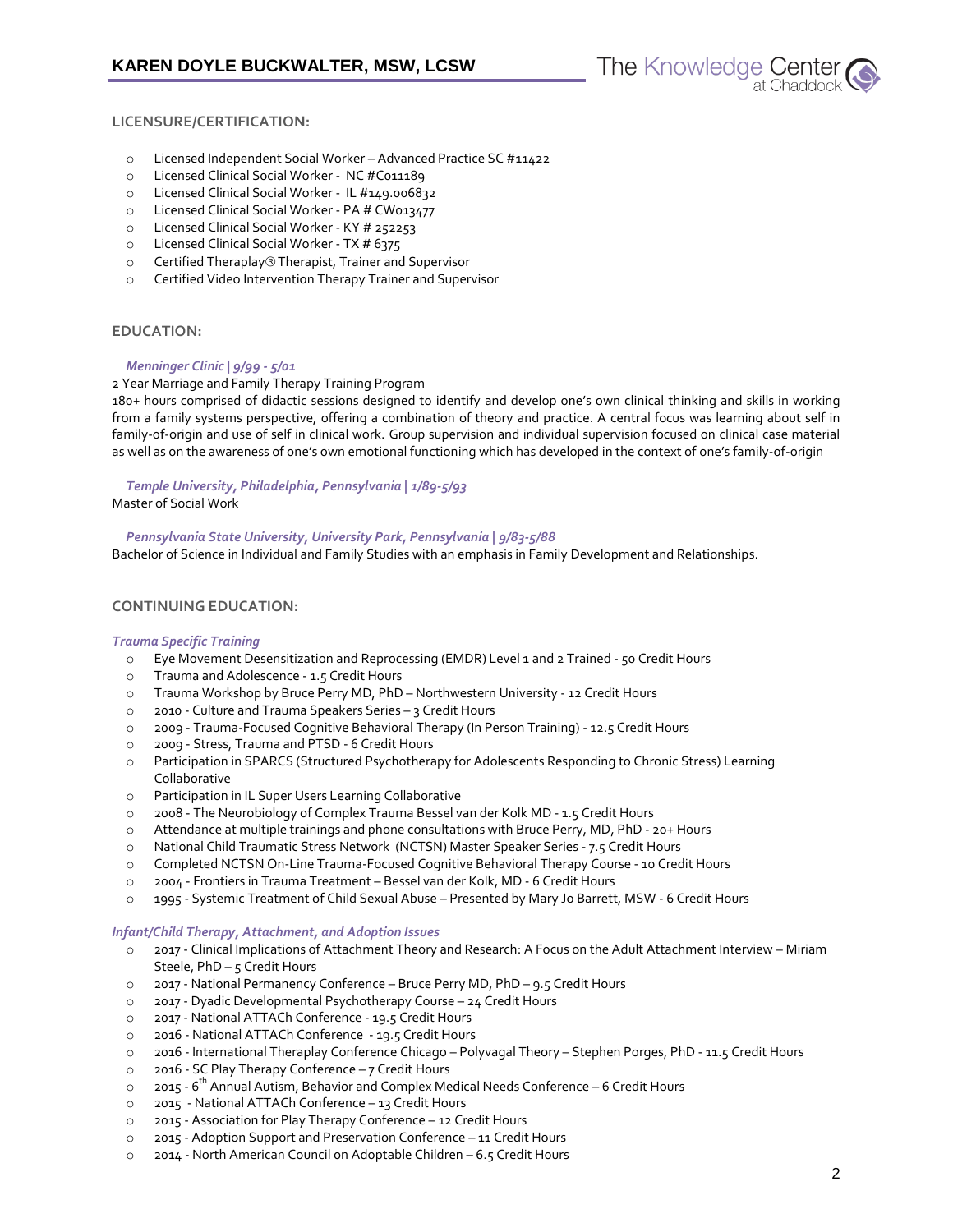- The Knowledge Center
- o 2014 Sunshine Circles: Use of Theraplay Groups in School Settings 5 Credit Hours
- o Strengthening Parent Child Attachment Through Mindfulness 3.25 Credit Hours
- o Building Attachment Across States Joyanna Silberg 1.5 Credit Hours
- o The Complexity of Adaption in Trauma Bessel van der Kolk MD 7 Credit Hours
- o 2014 National ATTACh Conference 9.75 Credit Hours
- o 2013 International Theraplay Conference -12 Credit Hours
- o 2013 National ATTACh Conference 4.5 Credit Hours
- o Zero to Six Child Welfare Speaker Series 1.5 Credit Hours
- o Completed 1 year Training Program for Attachment, Self-Regulation and Competency Model (ARC)
- o 2012 Children's Mental Health: The Infant Early Childhood Perspective Dr. Ira Chasnoff and staff 6 Credit Hours
- o 2011 International Theraplay Conference -12 Credit Hours
- o 2011 Attachment, Self-Regulation and Competency (ARC) Training 11 Credit Hours and 1 Year of supervision
- o 2011 Young Children in Foster Care How Do We Address Their Needs? 1.5 Credit Hours
- o 2010 Attachment and the Therapist David Wallin, PhD 6 Credit Hours
- o 2010 2011 Completed 1 year Child Parent Psychotherapy Training Program with National Child Traumatic Stress Network – Faculty: Patricia Van Horn, PhD, JD and Alicia Lieberman, PhD – over 36 Credit Hours and ongoing supervision and consultation
- o 2010 IL Infant Mental Health Assoc. Diagnostic Classification of Mental Health and Developmental Disorders of Infancy and Early Childhood (DC: 0-3) Training - 14 Credit Hours
- o 2010 Brief Course in Infant Mental Health Michael Trout 22 Credit Hours
- o The Adult Attachment Interview: The Coding and Scoring System with Sonia Gojman De Millan 60 Credit Hours
- o 2009 ATTACH (Association for the Treatment and Training in the Attachment of Children) 15 Credit Hours
- o 2009 International Theraplay Conference -10.75 Credit Hours
- o 2006 Connection, Ruptures, Repairs: Integrating Attachment Theory and Brain Research in Clinical Practice Dr. Alan Schore - 6 Credit Hours
- o Attachment Disorders in Children: Art, Play and Family Therapy Interventions Gussie Klorer 6.5 Credit Hours
- o 2007 International Theraplay Conference 12.5 Credit Hours
- o Trust Based Relational Interventions (TBRI) Dr. Karyn Purvis: Participated in 1 week Intensive Intervention, Multiple 2 Day Training Sessions, 1 Day Long Training Session and observed Texas Christian University Therapeutic Day Camp
- o Assessment and Intervention with Traumatized Children Dr. Ron Federici 13.5 Credit Hours
- o 2005 ATTACh Conference 19.5 Credit Hours including 3 hours with Robert Marvin, PhD
- o 2005 International Theraplay Conference 12 Credit Hours
- o Exploring Birth Family Connections for Children in Adoption: What are the Issues? IL Adoption Preservation Conference - 5 Credit Hours
- o 2004 ATTACh Conference -18.5 Credit Hours
- o 2004 Research-Based Interventions for At Risk Children Karyn Purvis, PhD -12.5 Credit Hours
- o Understanding and Treating RAD: Healing Without Holding Kenny E. Miller 7.5 Credit Hours
- o 2003 ATTACh Conference 16 Credit Hours
- o 2003 New Responses to Old Behaviors in Adopted Children Holly van Gulden IL Adoption Preservation Conference 12 Credit Hours
- o 2002 Intervention in Families with Attachment Challenged Children IL Adoption Perseveration Conference 11.5 Credit Hours
- o 2001 National ATTACh Conference 6 Credit Hours
- o 2000 Association for Play Therapy Conference 10.5 Credit Hours
- o Understanding Integrative Attachment Therapy Presented by Dr. Daniel Hughes 7 Credit Hours
- o Building Attachment in Adoptive Families Presented by Dr. Daniel Hughes 18 Credit hours
- o Nondirective Play Therapy conducted by a Registered Play Therapist Supervisor 50+ hours of training
- o Certified Theraplay Therapist; completed Introductory and Intermediate Courses in Theraplay, Completed over 200 Theraplay sessions with 58 taped sessions reviewed for supervision by Theraplay Institute.
- o Completed Introductory and Intermediate Marschak Interaction Method Courses.
- o Play Therapy for the Sexually Abused Child Presented by Dr. Janine Shelby 2 Credit Hours
- o Play Therapy with the Grieving Child Association for Play Therapy Conference 2 Credit Hours
- o Play Therapy with the ADHD Child Association for Play Therapy Conference 2 Credit Hours
- o Understanding Bonding and Attachment Presented by Foster Cline, M. 6.5 Credit Hours
- o 1998 Solving the Puzzle of Attachment Presented by Foster Cline, MD 6.5 Credit Hours
- o Rising Like a Phoenix: Strategies for Building Resiliency in Troubled Foster and Adopted Children Presented by Richard Delaney, PhD - 6 Credit Hours
- o Permanency Initiative Training for Counselors 3 Credit Hours
- o 1998 Introduction to Dynamic Attachment Therapy Presented by Conrad Boeding 4.5 Credit Hours
- o Transcultural Sensitivity in Maternal Child Health 5.5 Credit Hours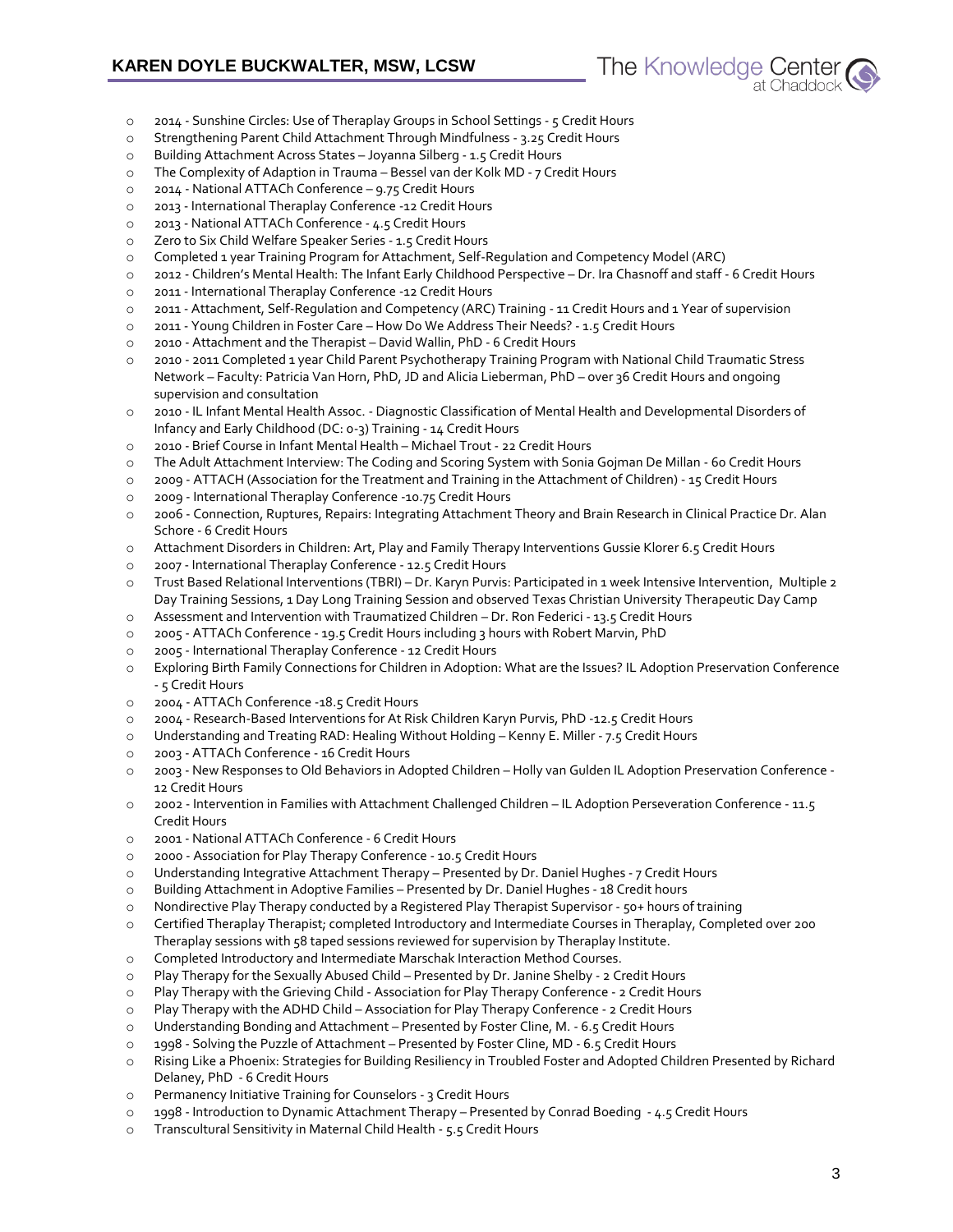## **Video Intervention Therapy Training**

- o Video Intervention Therapy for Children and Adolescents 12 Credit Hours
- o Video Intervention Therapy for Adopted and Foster Children 12 Credit Hours
- o Video Intervention Therapy with Resistant Parents 18 Credit Hours
- o Attachment Disorders and Adoption: Innovative use of Video in Clinical Intervention 12 Credit Hours
- o Play, Child Development, and Video Intervention 18 Credit Hours
- o Video Intervention Therapy: Mentalization and Psychotherapy 18 Credit Hours
- o Video Intervention Therapy with Children with Attachment Disorders and Trauma 12 Credit Hours
- o Attachment Disorders: A clinical approach with video intervention 18 Credit Hours
- o Video intervention Therapy Supervision 5 hours in addition to supervision in the above trainings

## **Eating Disorders**

- o Eating Disorders and Disordered Eating: The Art and Science of Treatment in the 90's Memorial Medical Center - 6 credit Hours
- o Eating Disorders Abuse and Shame Renfrew Center 3.5 Credit Hours
- o Mothers, Daughters and Eating Disorders Renfrew Center 3.5 Credit Hours
- o Father-Daughter Relationships and Eating Disorders 3.5 Credit Hours

# **Additional Training**

- o 2011 Youth Sub-Cultures: Kids that are a Little Scary 6 Credit Hours
- o 2007 Legal and Ethical Issues in Counseling Supervision 6 Credit Hours
- o 2006 Building Foundations for the Future American Association of Children's Residential Centers Annual Conference - 7 Credit Hours
- o 2006 The Supervisory Relationship: Assessing Boundaries and Working Alliance 6 Credit Hours
- o 2005 Building Empathy with Animals 3 Credit Hours
- o Mean Girls: Addressing Bullying and Aggression in Adolescent Females 6 Credit Hours
- o Community Solutions to Attention Deficit Disorder Presented by Edward Hallowell, MD 6 Credit Hours
- o Family Solutions to Attentions Deficit Disorder Presented by Edward Hallowell, MD 6 Credit Hours
- o 1998 Psychological Assessment: An Overview 3 Credit Hours
- o Depression and Suicide in Children and Adolescents 6 Credit Hours
- o 1997 Short Term Therapy Techniques with Oppositional and Defiant Children -The Center for Applied Psychology - 6 Credit Hours
- o Betrayal and Adultery: Working with Wounded Families 6 Credit Hours
- o Managing Difficult Behaviors in Individuals with Autism 6 Credit Hours
- o Behavioral Anger Reduction Helping Clients Take Charge of Their Anger 8 Hour Workshop
- o Techniques and Strategies to Help the Angry Child The Center for Applied Psychology 6 Credit Hours
- o Psychopharmacology For the Mental Health Worker 3 Credit Hours
- o Psychological Assessment: An Overview 3 Credit Hours
- o Love and Logic Parenting Instructor
- o 1993 Mediation Skills Training 20 Credit Hours

# **PRESENTATIONS:**

- o 2017 Clinical Use of the Adult Attachment Interview The Alliance for Strong Families and Communities
- o Presentation ATTACh Conference in Denver CO Oct 13
- o 2017 Presentation with Miriam Steele Clinical Use of the Adult Attachment Interview Chicago
- o 2017 Creating Trauma Sensitive Classrooms National Trauma Sensitive Schools Conference Washington DC
- o 2017 Webinar Clinical Use of the Adult Attachment Interview
- o 2 Day Training the Intersection of Attachment and Neurobiology with Michael Trout March 26 & 27 Ventura CA
- o It's For Your Own Good: Prevention and Treatment of Medical Trauma 2018 Webinar for Association for Training on Trauma and Attachment in Children
- o Ghosts in the Nursery; Trauma in the Background of Foster and Adoptive Parents 2017 National Webinar for Families In Society Journal of Alliance for Strong Families and Communities
- o The Impact of Trauma in Caregiver Backgrounds 2017 Charleston Trauma Conference
- o Rapid Response Team Intensive In-Home Services for Adoptive Families 2017 National Permanency Conference
- o Creating Attachment-Based Trauma-Informed Classrooms 2017 ATTACh National Conference Denver
- o Theraplay for Parents 2017 North American Council of Adoptable Children National Conference Atlanta
- o A Coherent Narrative of Attachment Theory: Where did we come from and how do we make sense of it? With Michael Trout 2016 National ATTACh conference
- o The In-Home Intensive: A Theraplay-based program for families in Crisis Summer 2016 Chicago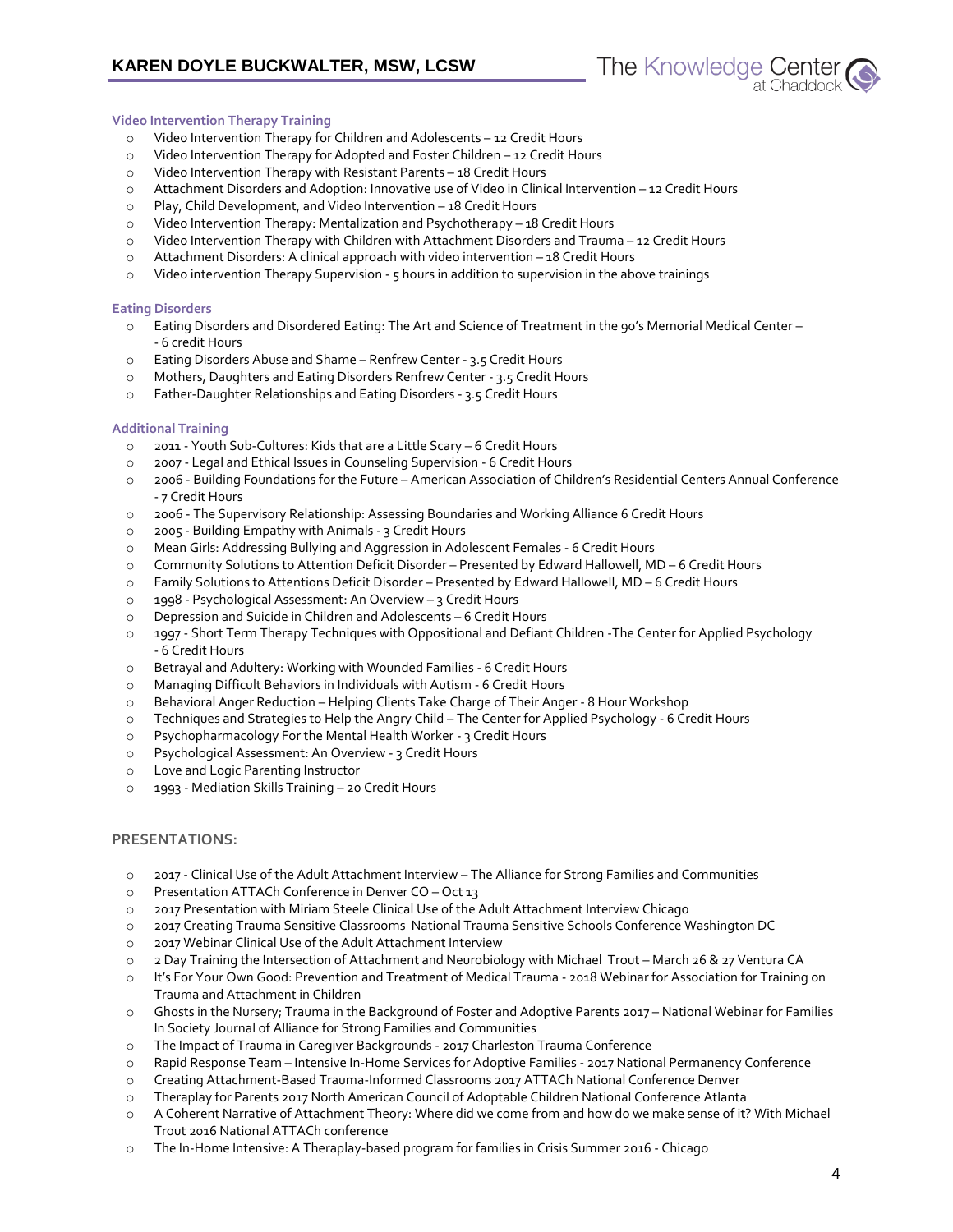

- o Level 1 Theraplay 2016 Board of Child Care; Baltimore, MD
- o Level 1 Theraplay 2015 Kids and Families Together; Ventura, CA
- Attachment-Based Trauma-Informed Residential Treatment 2015 Adoption Support and Preservation Conference; Nashville, TN
- o Theraplay: Taming Tempers and Boosting Self-Esteem 2015 Association for Play Therapy National Conference; Atlanta, GA
- o "Speaking to the Brain" Working with Traumatized Youth at the 2015 Autism, Behavioral Challenges, and Complex Medical Needs (ABC) Conference - organized by The University of Chicago, Illinois Chapter of the American Academy of Pediatrics
- o "The Dance of Attachment" with adoptive parent Lori Thomas for Bethany Christian Services 2015 National Webinar
- o Level 1 Theraplay 2015 Eliana Gil Institute; Fairfax, VA
- o "Slowing Down the Dance" The Use of Video Intervention Therapy with Foster and Adoptive Children 2015 Association for the Treatment and Training in the Attachment of Children Annual Conference; Minneapolis, MN
- o Level 1 Theraplay 2015; Boston, MA
- o Level 2 Theraplay; Colorado Springs, CO
- o Video Intervention Therapy with Children and Adolescents 2 Day workshop taught with George Downing, PhD 2015 International Attachment Conference; New York, NY
- o Poster Session Use of the Adult Attachment interview with parents of adopted children in a Residential Treatment Center 2015 International Attachment Conference; New York, NY
- o "Sunshine Circles in the Classroom" 2015 Illinois Association of School Social Worker Annual Conference; Chicago, IL
- o "A Look in the Mirror: The Value of Reflective Supervision and Reflective Practice" 2014 National ATTACh Conference; Orlando, FL
- o Level 1 Theraplay 2014; Durham, NC
- o "The Legacy of Attachment" North American Council on Adoptable Children National Conference 2014
- o Level 1 Theraplay; Colorado Springs, CO
- o Keynote Address: The Power of Play IL National Alliance on Mental Illness 2014 Piecing it All Together Conference, Southern Illinois University, Edwardsville
- o Wired to Connect "The Impact of Attachment on Early Childhood Development" 2013 Annual AOK Network Summit
- o 2013 International Theraplay Conference "Becoming a Secure Base for Parents" Plenary Session with Mary Ring, Michael Trout
- o Level 1 Theraplay and Marschak Interaction Method; London, England
- o Level 2 Theraplay and Marschak Interaction Method and 2 Days of Supervision; Copenhagen, Denmark
- o ATTACh 2011 "The Therapist as a Secure Base" Workshop with Michael Trout
- o Level 1 Theraplay and Marschak Interaction Method; Oslo, Norway
- o "Helping Wounded Children Soar: How to Lead a Traumatized Child to Learning" 2010 Illinois Alliance of Administers of Special Education; Tinley Park, IL
- o The Impact of War and Trauma on Children and Their Caregivers Training Completed in 3 cities on 15 day mission trip to Liberia.
- o Early Childhood Trauma and Loss: Dyadic Models of Treatment 3 Day Course Co-Taught with Michael Trout
- o Use of the Adult Attachment Interview and the Marschak Interaction Method Case Presentation with Miriam Steele, Ph.D. in Video Intervention Therapy Course
- o Understanding Evidence-Based Practice Midwest National Assoc. of Therapeutic Schools and Programs Conference
- o Introductory Marschak Interaction Method and Theraplay; Hobart, Tasmania
- o Introductory Marschak Interaction Method and Theraplay Barnardos Agency; Landrindod, Wales
- o Introductory Marschak Interaction Method and Theraplay Family Futures Agency; London, England
- o Introductory Marschak Interaction Method and Theraplay AFTER Adoption Agency; North Chorley, England
- o Beyond the Ivory Tower: What's Working in the Community Department of Psychiatry University of Illinois at Chicago " Involving Families in Residential Treatment
- o "Helping Foster Parents for an Attachment with Traumatized Attachment-Resistant Children" 2002 National Foster Family Treatment Association Conference
- o Missouri Coalition of Children's Agencies Osage Beach, MO "What Does the Brain Do in Survival Mode"
- o Independent Education Consultant Association National Conference "Understanding the Impact of Trauma on Brain Development"
- o November 2000 Trainer for Theraplay Institute at 4 Day Marschak Interaction Method/Theraplay
- o 4 Day Theraplay Training for AFTER Counseling Agency; Sacramento, CA
- o 4 Day Theraplay Training for Department of Family and children Services; Savannah, GA
- o 4 Day Theraplay Training for Family Service; Lancaster, PA
- o Trainer for Theraplay Institute at 3 Day Theraplay conference for Illinois State Adoption Preservation Workers
- o 2001 "Attachment Therapy in a Residential Setting" National ATTACh Conference; Greenville, SC
- o Trainer for Theraplay Institute 1999 and 2000 3 Day Introductory Theraplay Training Course
- O Theraplay Presentation at 17<sup>th</sup> Annual Association for Play Therapy International Conference 2000; New Orleans, LA